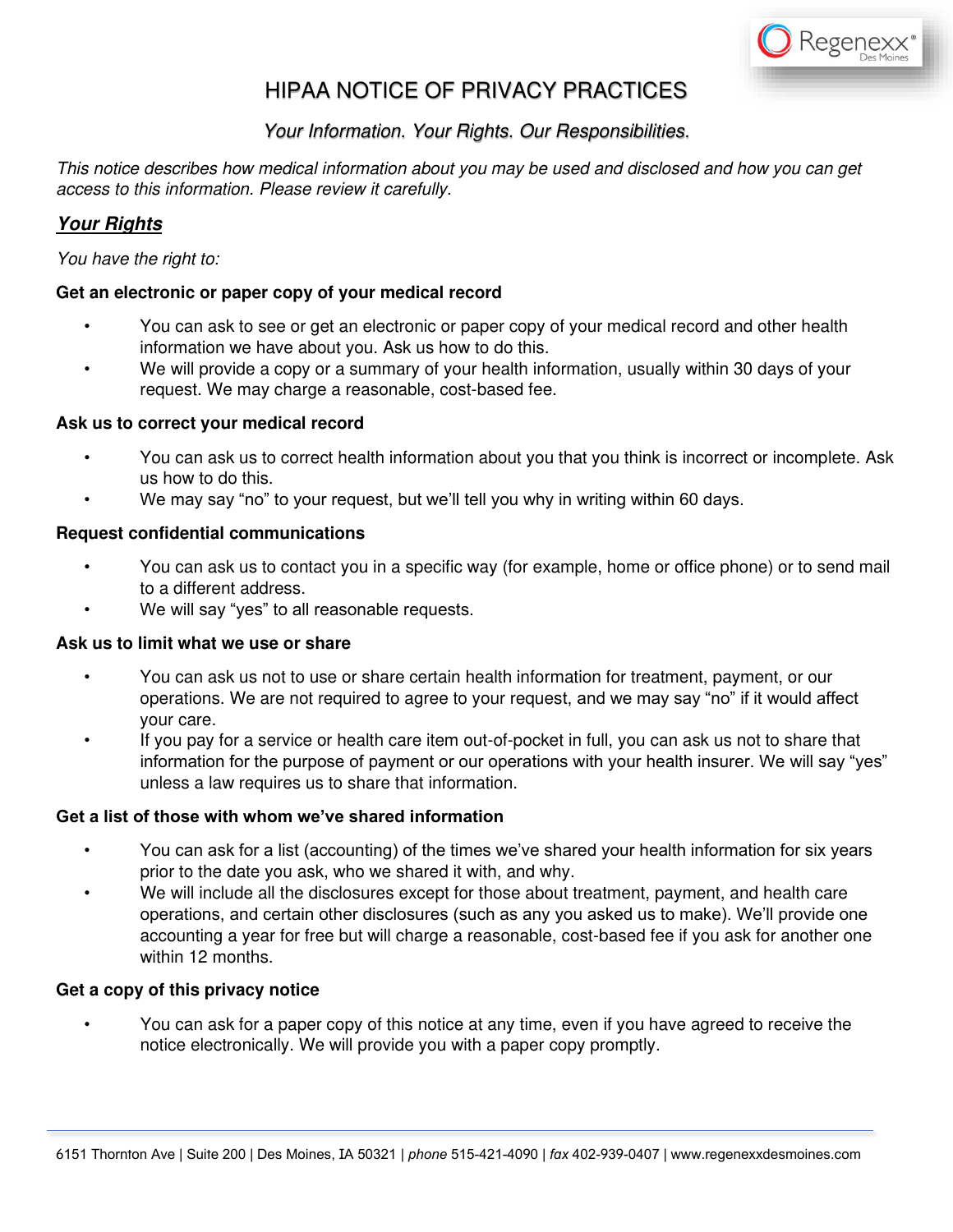

### **Choose someone to act for you**

- If you have given someone medical power of attorney or if someone is your legal guardian, that person can exercise your rights and make choices about your health information.
- We will make sure the person has this authority and can act for you before we take any action.

## *Our Uses and Disclosures*

*How do we typically use or share your health information?* 

### **We typically use or share your health information in the following ways.**

- **Treat you** 
	- o We can use your health information and share it with other professionals who are treating you.
- **Run our organization** 
	- $\circ$  We can use and share your health information to run our practice, improve your care, and contact you when necessary.
- **Bill for your services** 
	- $\circ$  We can use and share your health information to bill and get payment from health plans or other entities.

#### *How else can we use or share your health information?*

**We are allowed or required to share your information in other ways – usually in ways that contribute to the public good, such as public health and research. We must meet many conditions in the law before we can share your information for these purposes. For more information see:**  [www.hhs.gov/ocr/privacy/hipaa/understanding/consumers/index.html](http://www.hhs.gov/ocr/privacy/hipaa/understanding/consumers/index.html)**.** 

#### **Help with public health and safety issues**

We can share health information about you for certain situations such as:

- Preventing disease
- Helping with product recalls
- Reporting adverse reactions to medications
- Reporting suspected abuse, neglect, or domestic violence
- Preventing or reducing a serious threat to anyone's health or safety

#### **Do research**

We can use or share your information for health research.

#### **Comply with the law**

We will share information about you if state or federal laws require it, including with the Department of Health and Human Services if it wants to see that we're complying with federal privacy law.

#### **Respond to organ and tissue donation requests**

We can share health information about you with organ procurement organizations.

#### **Work with a medical examiner or funeral director**

We can share health information with a coroner, medical examiner, or funeral director when an individual dies.